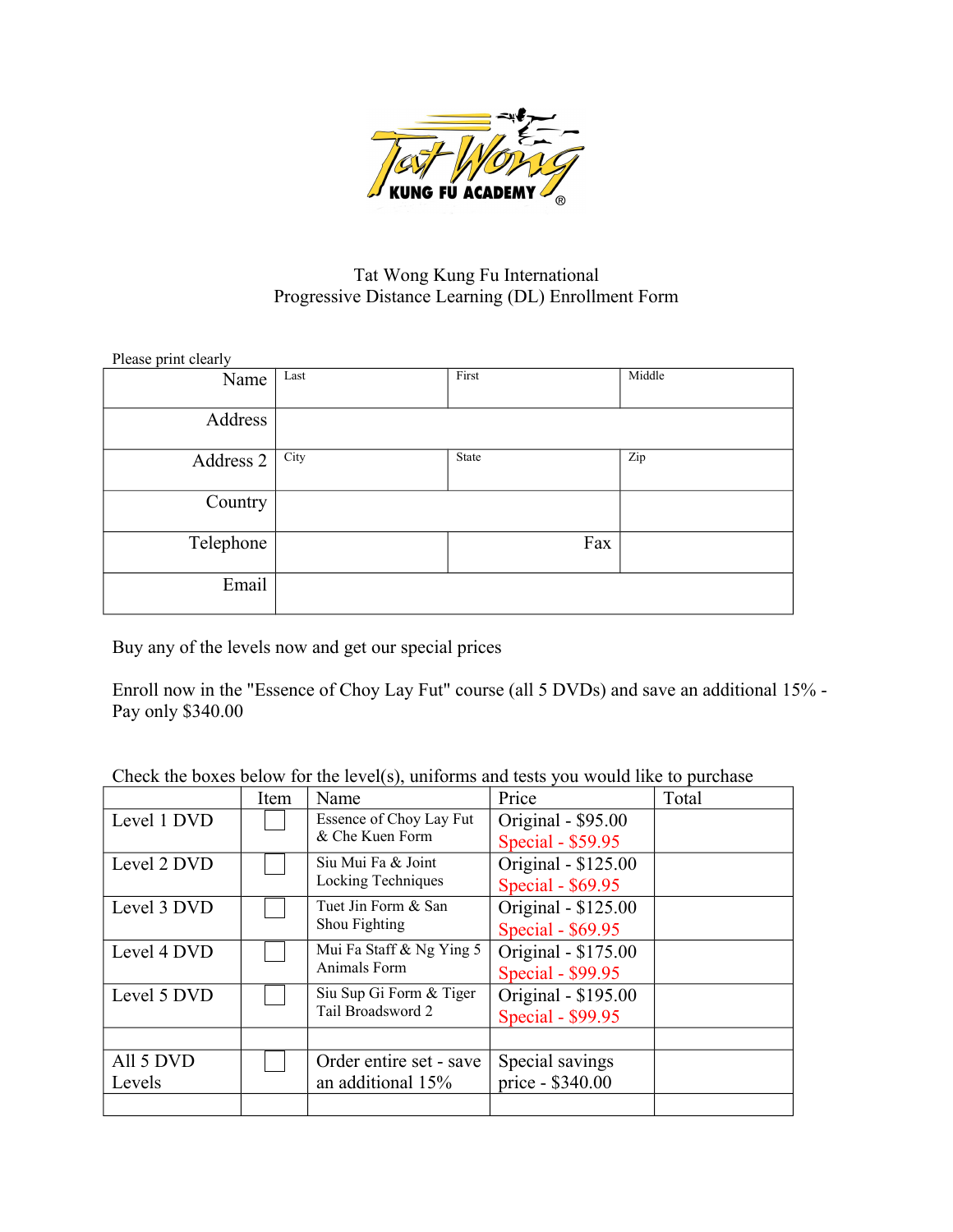| Level 1 Test                       | T <sub>1</sub> | $\bar{$}20.00$               |
|------------------------------------|----------------|------------------------------|
| Level 2 Test                       | T <sub>2</sub> | \$20.00                      |
| Level 3 Test                       | T <sub>3</sub> | \$20.00                      |
| Level 4 Test                       | <b>T4</b>      | \$20.00                      |
| Level 5 test                       | T <sub>5</sub> | \$20.00                      |
|                                    |                |                              |
| Uniform Top                        | <b>UT</b>      | \$46.65                      |
| <b>Uniform Pants</b>               | UP             | \$19.95                      |
| <b>Uniform Belt</b>                | UB             | \$12.95                      |
|                                    |                |                              |
| <b>Black Belt</b><br>Certification | <b>BBPC</b>    | \$200.00                     |
|                                    |                |                              |
|                                    |                | Subtotal                     |
|                                    |                | CA residents add<br>8.5% tax |
|                                    |                | Shipping and<br>Handling     |
|                                    |                | Total                        |

# **Shipping and Handling**

**United States/U.S. Territories** - \$20.00 If ordering uniform, add additional \$15.00 (shipped separately)

**Canada** - \$40.00 If ordering uniform, add additional \$35.00 (shipped separately)

**Mexico** - \$38.00 If ordering uniform, add additional \$35.00 (shipped separately)

**International** - \$55.00 If ordering uniform, add additional \$50.00 (shipped separately)

Shipping and product prices are subject to change without notice. All items shipped via USPS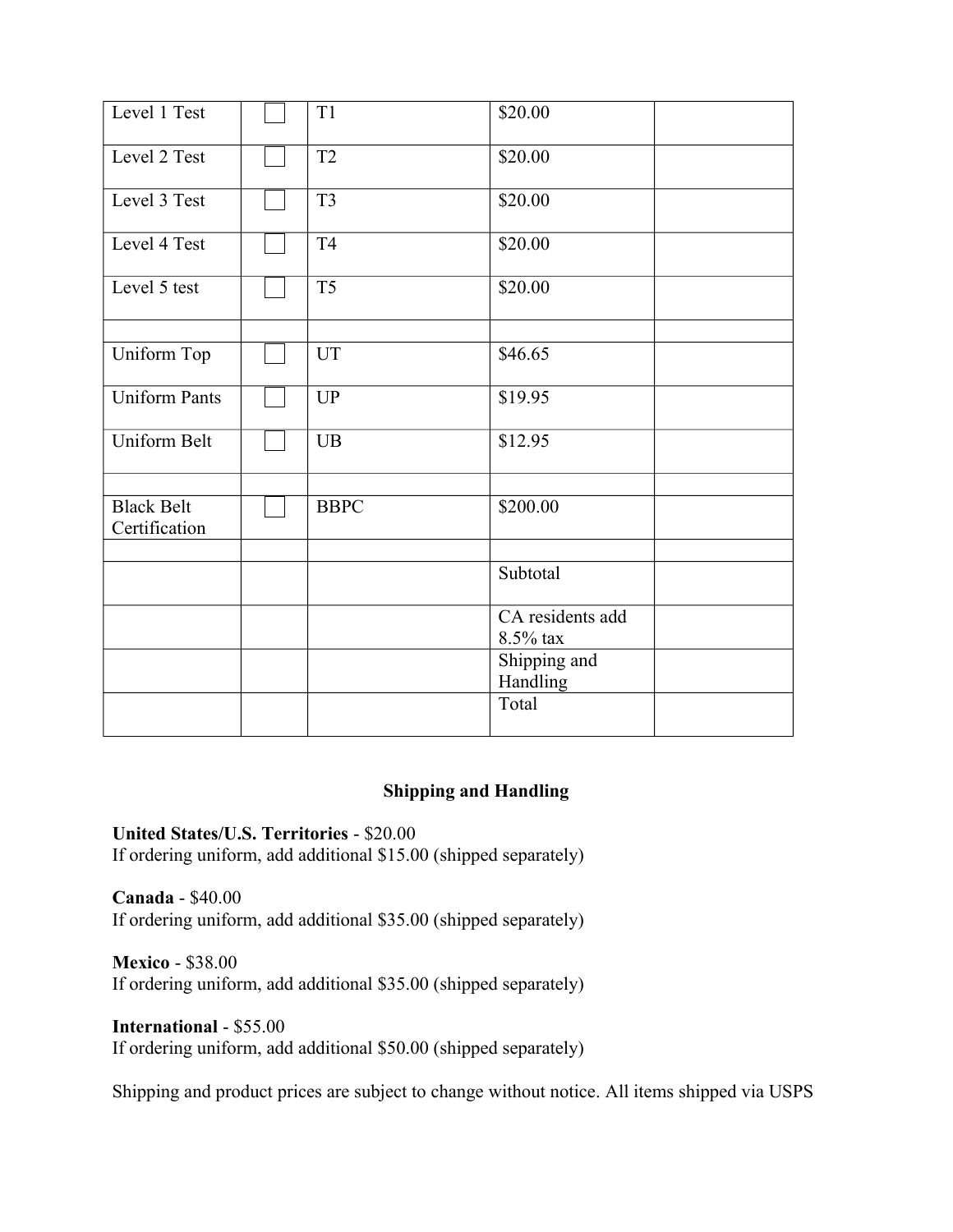Sorry, no COD's. US funds only.

Allow 3-5 weeks for delivery

Checks payable to: Tat Wong Kung Fu Academy

Select Payment Method

Please print clearly

| Cashiers Check or Money Order                             |              |                        |         |  |  |
|-----------------------------------------------------------|--------------|------------------------|---------|--|--|
| Charge my Credit Card - Master Card/Visa/American Express |              |                        |         |  |  |
| Card Number:<br><b>Expiration Date:</b>                   |              |                        |         |  |  |
| Name on card:                                             |              | Security Code:         |         |  |  |
| Billing address for card                                  |              |                        |         |  |  |
| Address                                                   |              |                        |         |  |  |
| City                                                      | <b>State</b> | Zip                    | Country |  |  |
| Signature                                                 |              | Name of person signing |         |  |  |

## **Personal injury disclaimer**

The activities depicted in this program involve strenuous physical exertion and contact. Consult your physician prior to commencing the program to confirm its suitability to your physical condition.

Even for persons in excellent physical condition, martial arts pose foreseeable and substantial risks of injury, and there is no way that these risks can be eliminated irrespective of the care exercised. This is especially true where the sport is conducted without the supervision of a qualified instructor. Therefore in making use of this program, all participants, including parents, spouses, employers, and others, expressly assume all risks of injury, and release and discharge Worldmasters and Choy Lay Fut Kung Fu Institute, Inc, and its employees, owners, instructors, demonstrators, and all other persons and entities in any way involved or associated with the production, contents, or distribution of this program, from any and all liabilities, claims, damages, or actions in any way arising out of or resulting from the use of this program or activities depicted herein.

#### Signature required:

Your signature indicates you have read and agreed to the above terms and conditions